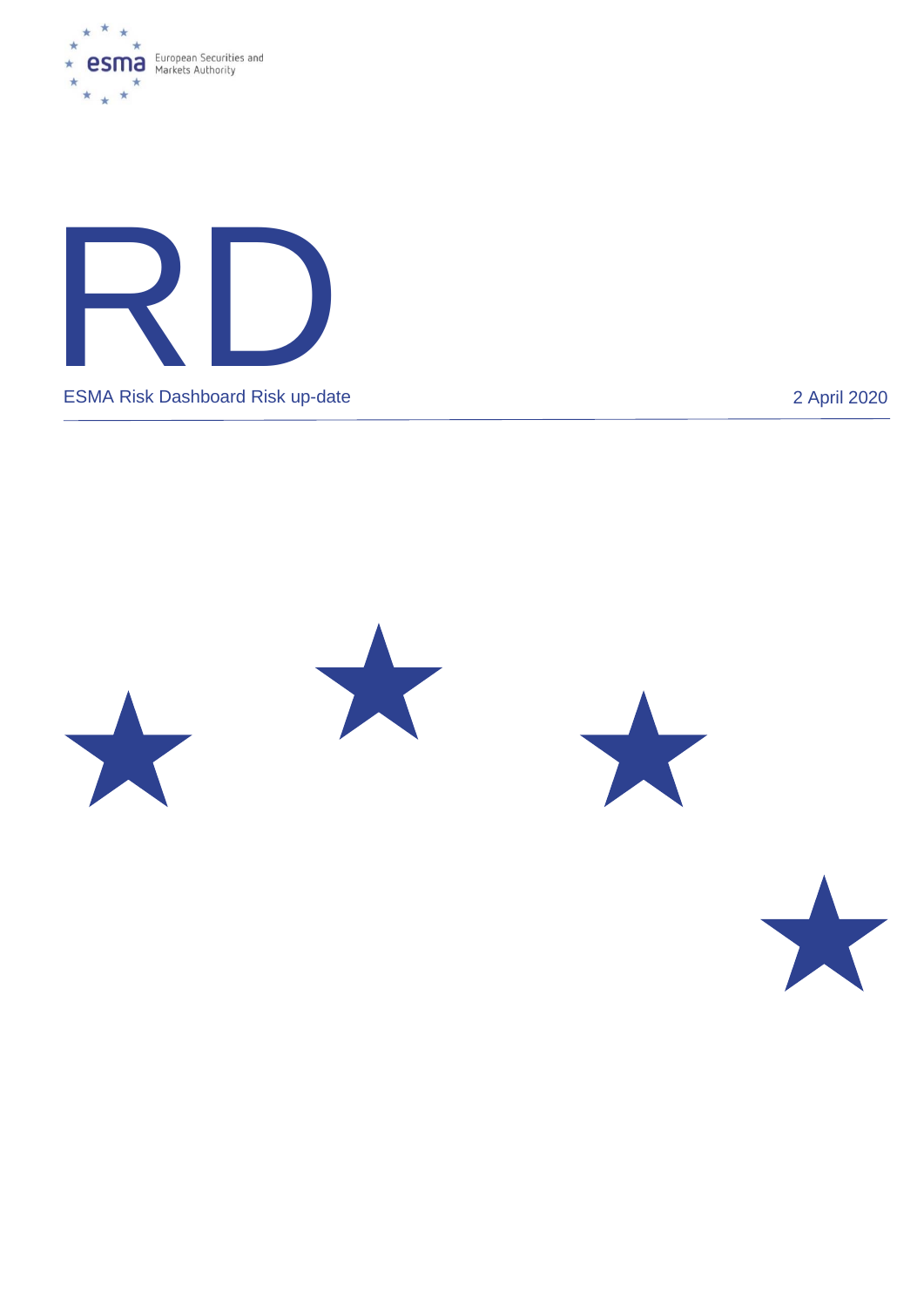ESMA Risk Dashboard Risk up-date of 2 April 2020

© European Securities and Markets Authority, Paris, 2020. All rights reserved. Brief excerpts may be reproduced or translated provided the source is cited adequately. This report provides an interim risk-update, complementing the risk assessment in the Trends, Risks and Vulnerabilities Report No. 1, 2020. Legal reference for this Report: Regulation (EU) No 1095/2010 of the European Parliament and of the Council of 24 November 2010 establishing a European Supervisory Authority (European Securities and Markets Authority), amending Decision No 716/2009/EC and repealing Commission Decision 2009/77/EC, Article 32 "Assessment of market developments", 1. "The Authority shall monitor and assess market developments in the area of its competence and, where necessary, inform the European Supervisory Authority (European Banking Authority), and the European Supervisory Authority (European Insurance and Occupational Pensions Authority), the ESRB and the European Parliament, the Council and the Commission about the relevant micro-prudential trends, potential risks and vulnerabilities. The Authority shall include in its assessments an economic analysis of the markets in which financial market participants operate, and an assessment of the impact of potential market developments on such financial market participants." The information contained in this publication, including text, charts and data, exclusively serves analytical purposes. It does not provide forecasts or investment advice, nor does it prejudice, preclude or influence in any way past, existing or future regulatory or supervisory obligations by market participants.

The charts and analyses in this report are, fully or in part, based on data not proprietary to ESMA, including from commercial data providers and public authorities. ESMA uses these data in good faith and does not take responsibility for their accuracy or completeness. ESMA is committed to constantly improving its data sources and reserves the right to alter data sources at any time. The third-party data used in this publication may be subject to provider-specific disclaimers, especially regarding their ownership, their reuse by non-customers and, in particular, their accuracy, completeness or timeliness, and the provider's liability related thereto. Please consult the websites of the individual data providers, whose names are given throughout this report, for more details on these disclaimers. Where third-party data are used to create a chart or table or to undertake an analysis, the third party is identified and credited as the source. In each case, ESMA is cited by default as a source, reflecting any data management or cleaning, processing, matching, analytical, editorial or other adjustments to raw data undertaken.

ISBN 978-92-95202-19-1, DOI 10.2856/824070, ISSN 25998749, EK-AC-18-001-EN-N

European Securities and Markets Authority (ESMA) Risk Analysis and Economics Department 201-203 rue de Bercy FR–75012 Paris risk.analysis@esma.europa.eu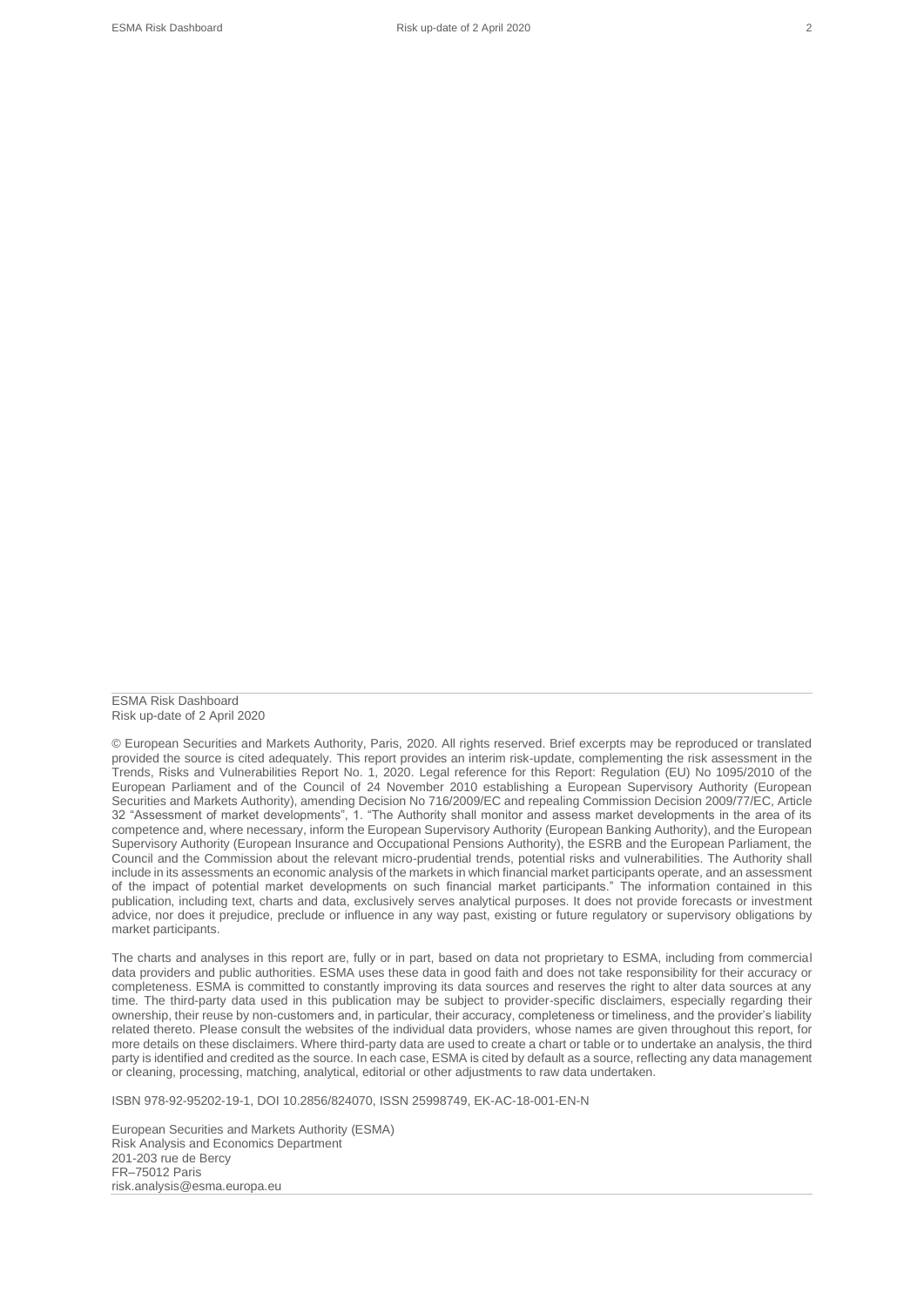# ESMA risk assessment

#### Risk summary

We are up-dating our risk assessment in light of the COVID-19 pandemic.<sup>1</sup> The pandemic, in combination with the valuation risks to which we had alerted in ESMA's previous risk assessments, has led to massive equity market corrections since mid-February, driven by a sharp deterioration in the outlook for consumers, businesses and of the economic environment. Corporate bond, government bond markets and a number of investment funds show signs of stress. Market infrastructures have continued to function orderly despite a massive surge in trading activity, circuit breakers and derivatives margins. Going forward, we see – intermittent market rebounds notwithstanding – a prolonged period of risk to institutional and retail investors of further – possibly significant – market corrections and see very high risks across the whole of the ESMA remit. Our outlook on operational risks is negative given the rising reliance on remote working arrangements, even if Business Continuity Plans are widely reported as working. To what extent these risks will further materialise will critically depend on two drivers: The economic impact of the pandemic, and any occurrence of additional external events in an already fragile global environment.



Note: Assessment of the main risks by risk segments for markets under ESMA's remit since the last assessment, and outlook for the forthcoming quarter. Assessment of the main risks by risk categories and sources for markets under ESMA's remit since the last assessment, and outlook for the forthcoming quarter. Risk assessment based<br>on categorisation of the European Supervisory Authoriti orange=high risk, red=very high risk. Upward arrows indicate an increase in risk intensities, downward arrows a decrease and horizontal arrows no change. Change is measured with respect to the previous quarter; the outlook refers to the forthcoming quarter. ESMA risk assessment based on quantitative indicators and analyst judgement.

## Risk level

In light of the COVID-19 pandemic and its impact on the EU economy and financial markets, ESMA assesses the risks in its overall remit, the securities markets, infrastructures and in asset management as very high for the time being. The same applies to liquidity and market risks, and we expect a rise in operational, credit, contagion and consumer risks.

#### Securities markets

- Equity: Since mid-Feb, global equity markets saw major price corrections (R.1) with peakto-trough falls comparable to the Global Financial Crisis (-38% for EuroStoxx), accompanied by record volatility (R.2).
- Corporate bonds: Markets show signs of severe stress. Spreads jumped +81bps for AAA, +170bps for BBB bonds (R.3); liquidity deteriorated far below long-term averages.
- Sovereign bonds: EA markets saw sharp increases in spreads up to 466bps to multiyear highs, before decreasing after ECB interventions mid-March (R.4).

#### Infrastructures and services

— Trading venues: Trading volumes surged to 3x average value. Circuit breakers (CBs) were triggered extensively (>4,000 CBs on 16-21 Mar, vs. 100 CBs long-term weekly average, R.5). To support transparency, ESMA<sup>2</sup> on 16 Mar lowered the reporting threshold of net short positions on shares to 0.1%. Several

Member States have imposed short or longterm short-selling bans (AT, BE, FR, GR, IT, ES).

— Central clearing: Market movements exhibited extreme levels of volatility. Some initial margin model parameters were updated to respond to the higher volatility. In application of the CCP risk management frameworks, initial and variation margins increased significantly, including intra-day margins calls.

#### Asset management

— Funds: Performance decreased across asset classes in line with market valuations. Especially bond UCITS and ETFs had to manage massive outflows (R.6). MMFs also faced significant challenges (EUR 120bn decline in NAV for LVNAVs between 9-23 March). A number of fund managers started to use liquidity management tools and some ETFs showed signs of price dislocation.

### Risk Outlook

Key risk drivers will be the final economic impact of the pandemic as well as the occurrence of additional external events in an already fragile global environment. Macroeconomic forecasts predict a global recession for 2020, with Europe particularly affected. While monetary and fiscal policy actions taken or underway, uncertainty over the economic impact of COVID-19 is expected to translate into further volatile financial market conditions.

<sup>1</sup> This Risk Up-date complements our regular TRV and Risk Dashboard monitoring. The next RD covering the entire 1Q20 will be published by regularly in May 2020. 2 [https://www.esma.europa.eu/press-news/esma-news/esma-requires-net-short-position-holders-report-positions-01-and-above;](https://www.esma.europa.eu/press-news/esma-news/esma-requires-net-short-position-holders-report-positions-01-and-above) [https://www.esma.europa.eu/press-](https://www.esma.europa.eu/press-news/esma-news/esma-recommends-action-financial-market-participants-covid-19-impact)

<sup>-</sup>action-financial-market-participants-covid-19-impact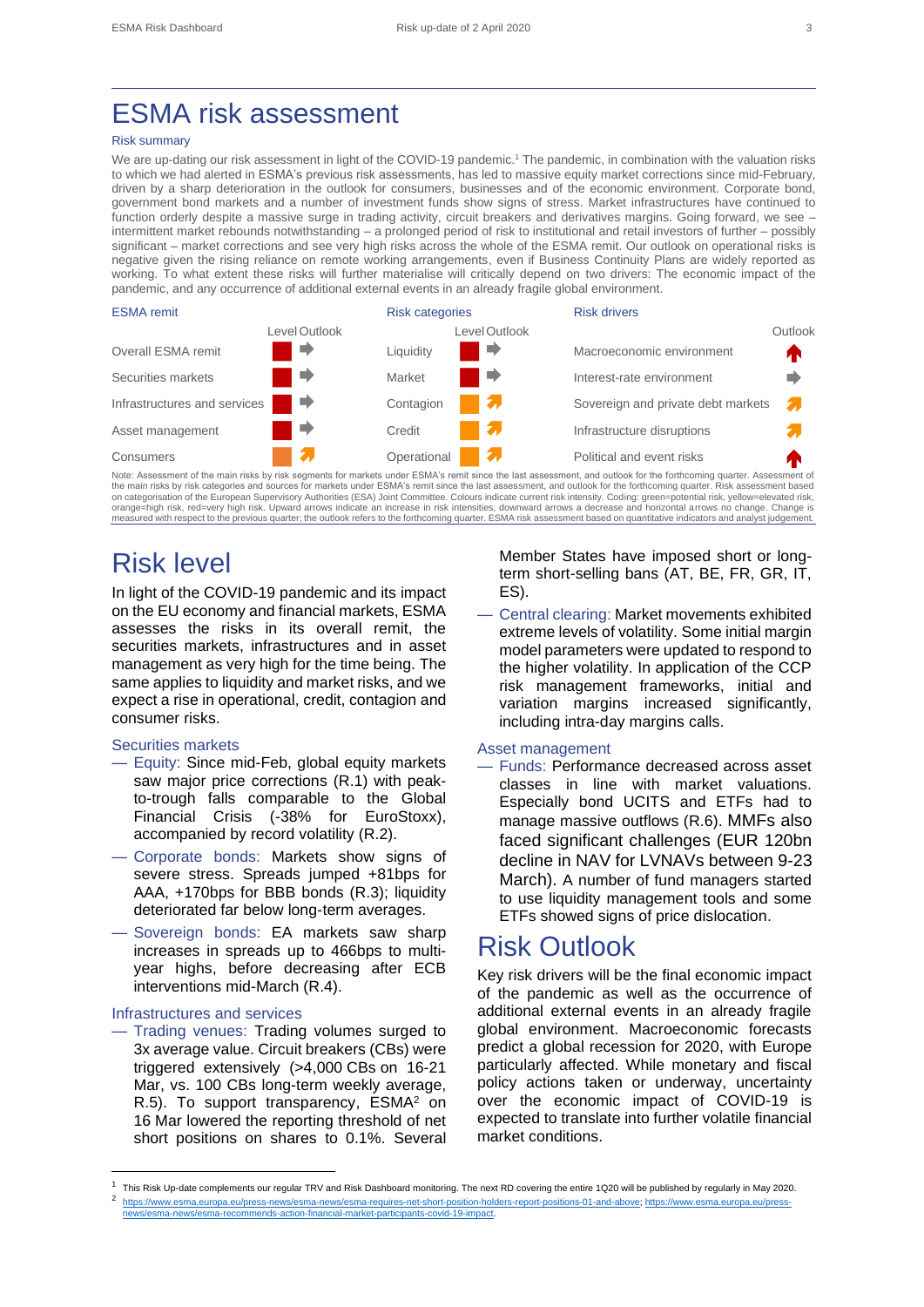

Note: Equity prices, 20/02/2020=100. Sources: Refinitiv Eikon, ESMA.









Note: ICE BofAML EA corporate bond option-adjusted spreads by rating, in bps. 5Y-MA=five-year moving average of all indices. Sources: Refinitiv Datastream, ESMA.



■ Large caps ■ Mid caps ■ Small caps ■ Lill-s<br>Note: Number of daily circuit-breaker trigger events by type of financial<br>instrument and by market cap registered on 34 EEA trading venues for all<br>constituents of the STOXX Eu of ETFs tracking these indices or some of their subindices. Results displayed as weekly aggregates. Sources: Morningstar Real-Time Data, ESMA.





Mar-06 Mar-08 Mar-10 Mar-12 Mar-14 Mar-16 Mar-18 Mar-20 VIX (US) VSTOXX \*\*\*\*\*\* 5Y-MA VSTOXX Note: Implied vol atility of EURO STOXX 50 (VSTOXX) and S&P 500 (VIX), in %. Sources: Refinitiv Datastream, ESMA.



200





Note: Cumulative flows into US and EU fixed income ETFs, % of NAV. Sources: Morningstar, ESMA.